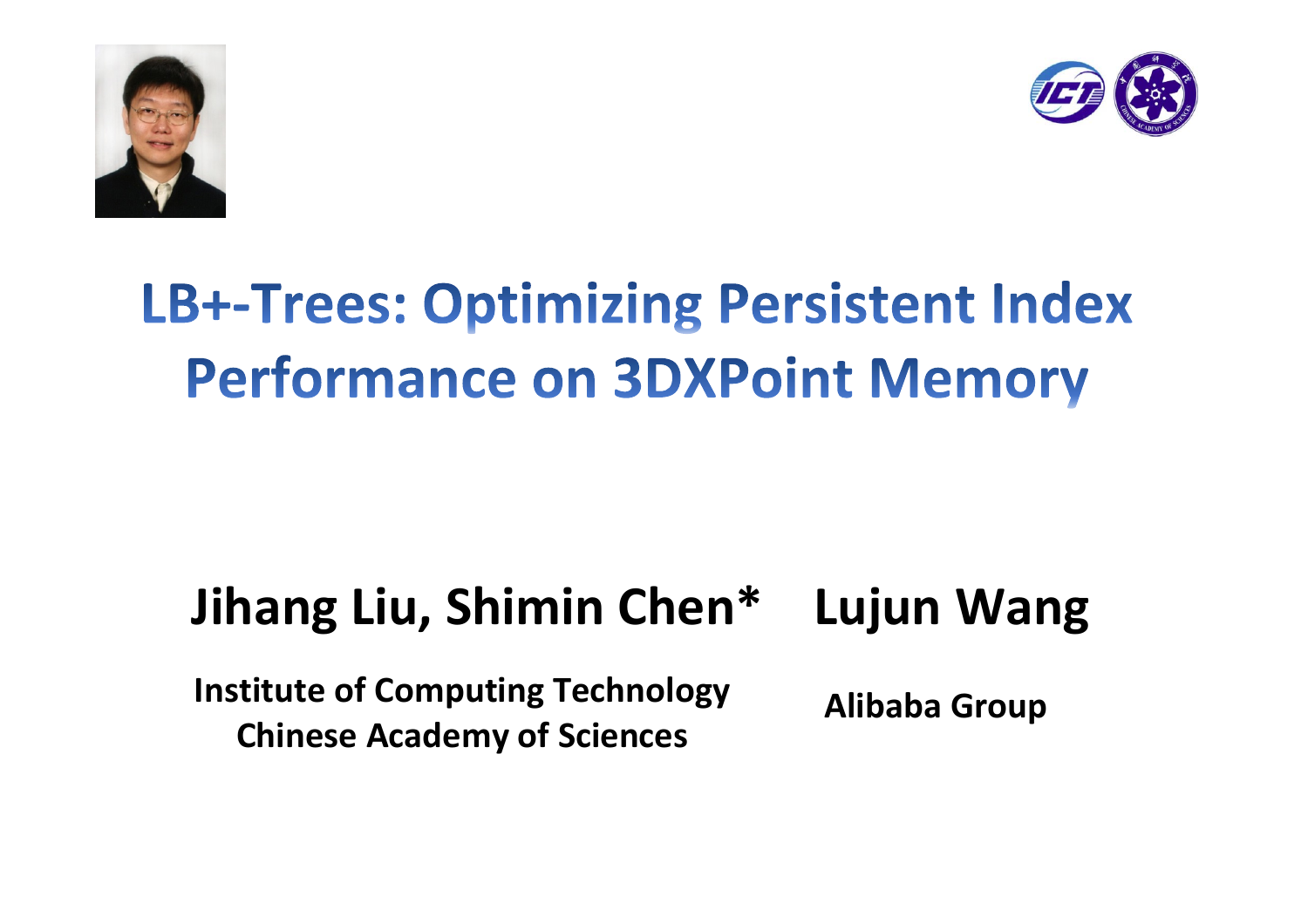# **Non‐Volatile Memory**



• **Multiple competing technologies**

PCM, STT‐RAM, Memristor, 3DXPoint memory



#### • **3DXPoint (Intel Optane DC Persistent Memory)**

 2015, Intel & Micron announced 3DXPoint 2017, Optane SSD products based on 3DXPoint **2019.4, 3DXPoint memory products**



#### • **Up to 6TB in <sup>a</sup> dual‐socket server**

□ App Direct Mode PMDK to map NVM to virtual address space



#### **3DXPoint Memory Shimin Chen (chensm@ict.ac.cn) 2**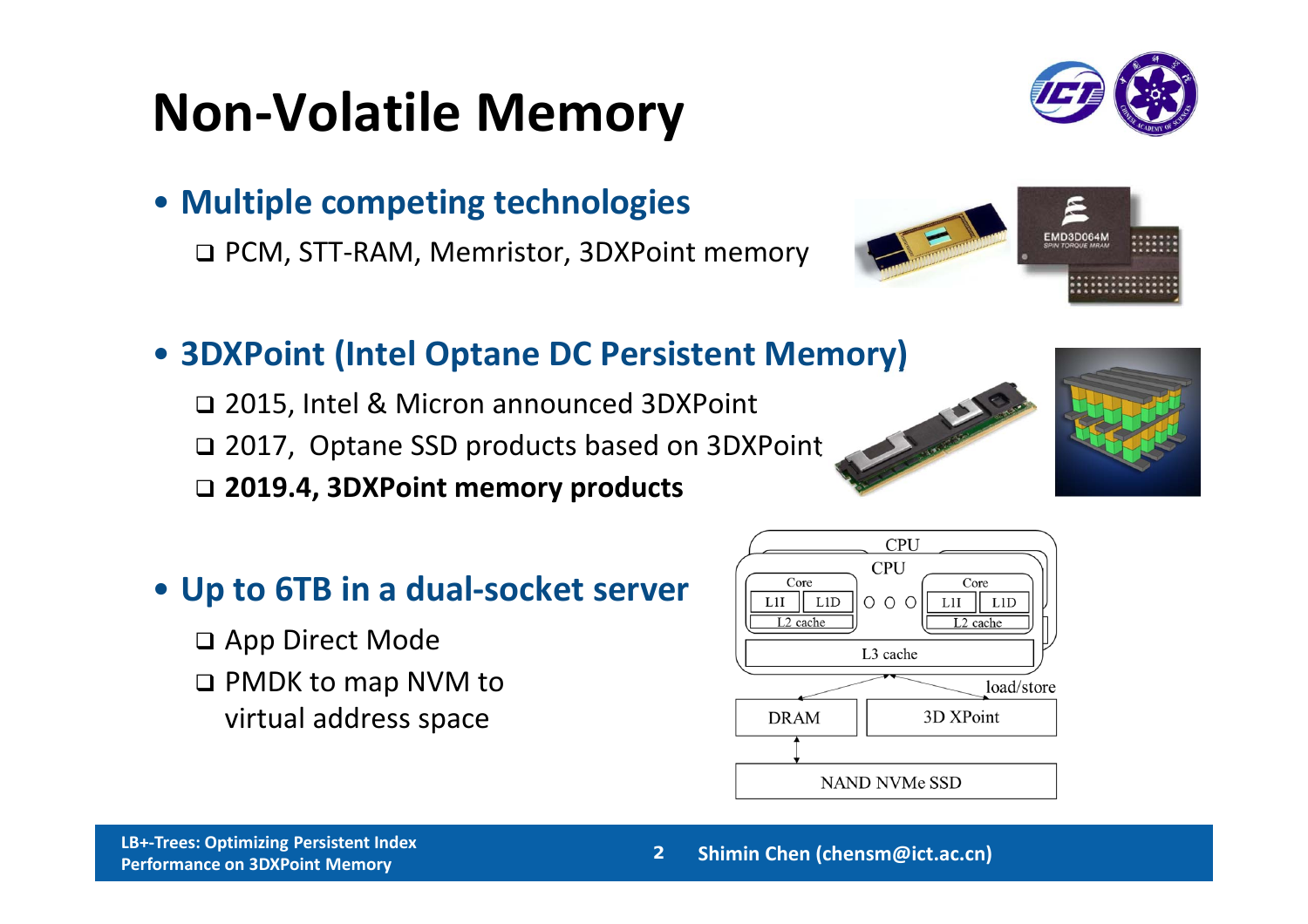# **Motivation**



#### • **3DXPoint Characteristics**

- 3DXPoint 2‐3x slower than DRAM
- □ 256B internal data transfer size
- □ Different write content: NO impact on performance
- **Q** Persist: can be 10x slower than normal writes
	- CPU cache is volatile
	- Clwb <sup>+</sup> sfence to flush data to NVM

#### **Our goal: B+‐tree on 3DXPoint memory**

**□ Exploit characteristics of real NVM hardware □ Focus on insertion performance** 

3DXPoint performance studies:

"*Initial Experience with 3D XPoint Main Memory*". HardBD & Active workshop, ICDE 2019 "An Empirical Guide to the Behavior and Use of Scalable Persistent Memory". FAST 2020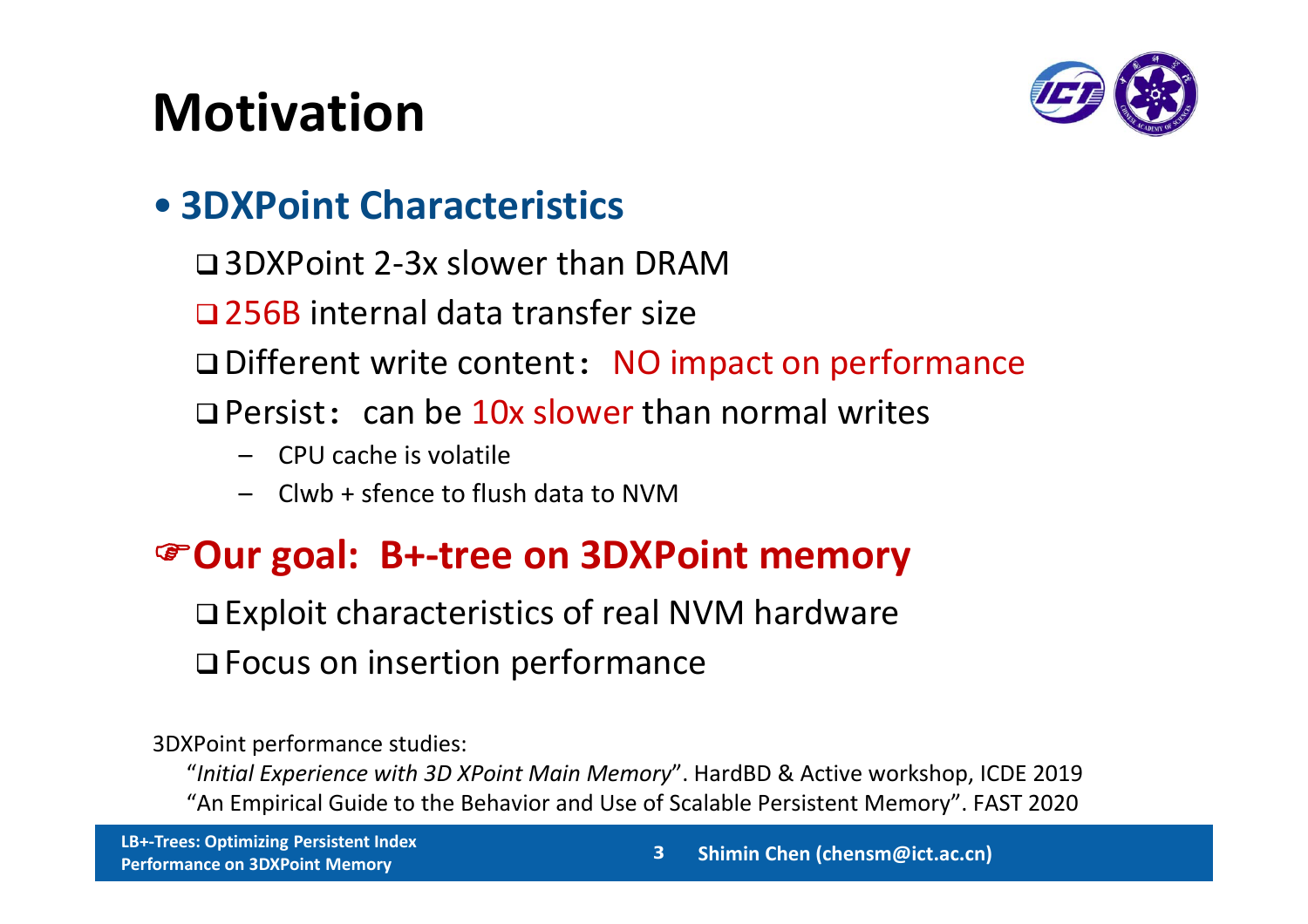## **LB+‐Tree with 256B Nodes**



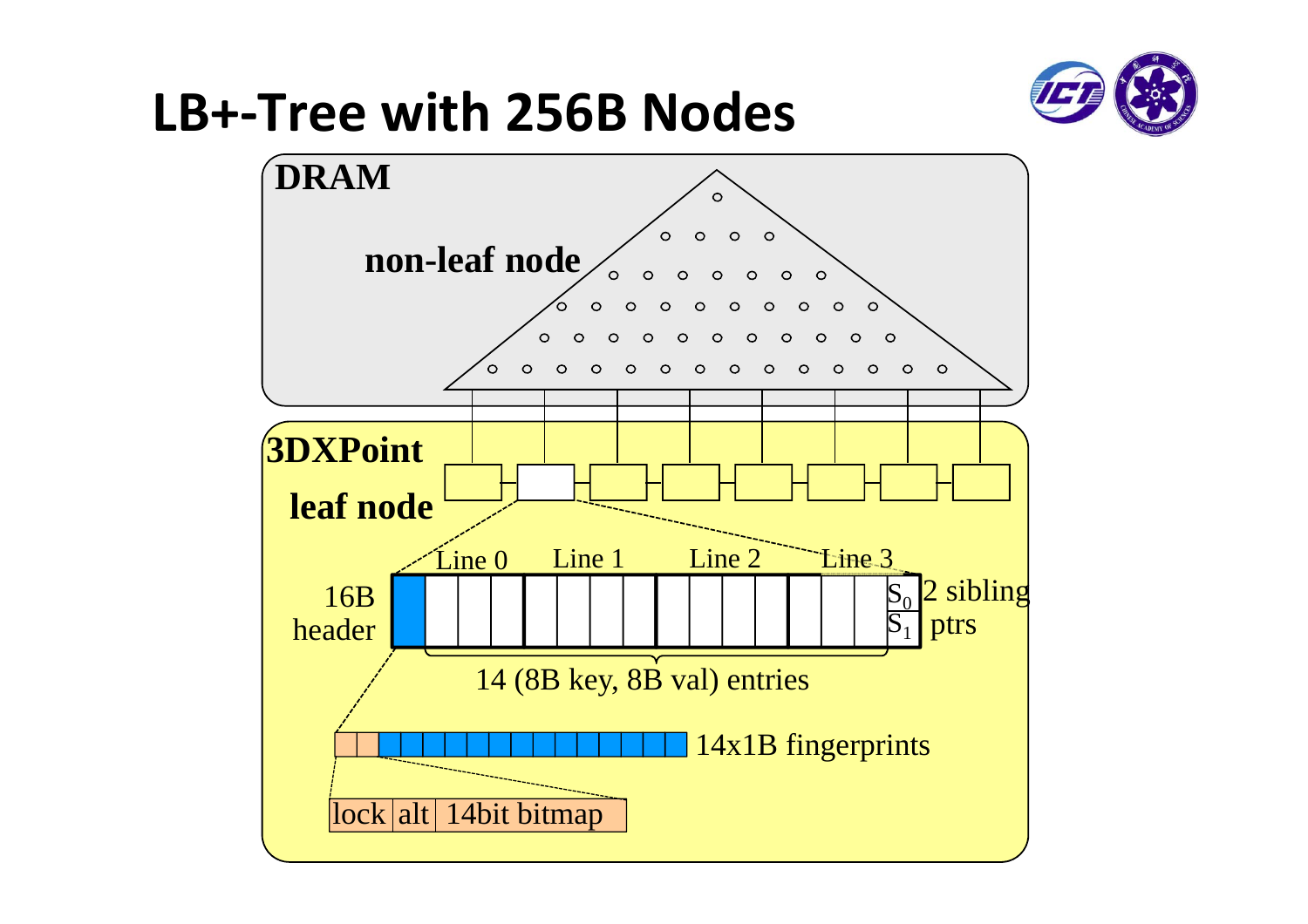

# **Insertion Optimization (1) Entry Moving**



### **Take this opportunity to make empty slots in Line 0**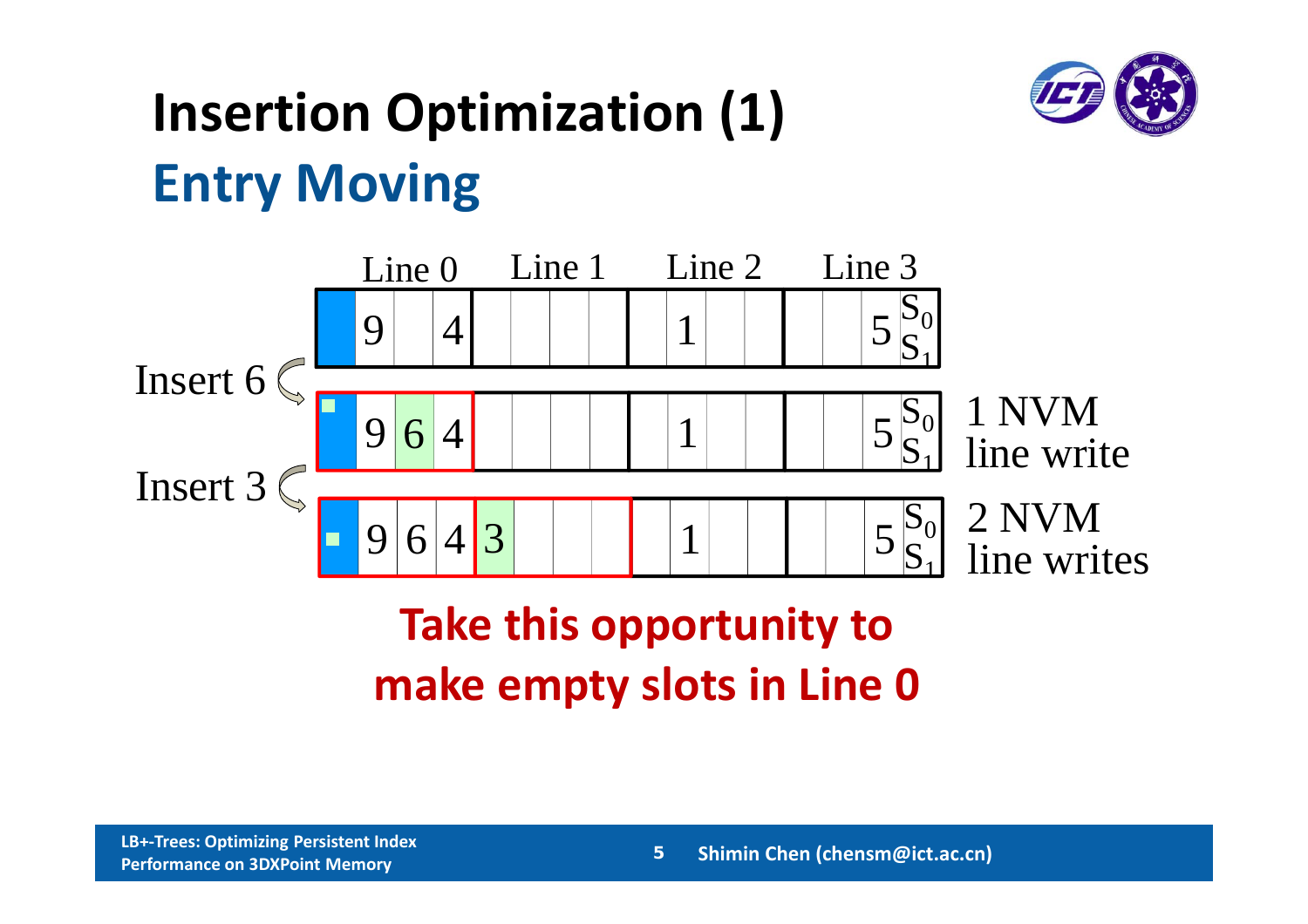# **Insertion Optimization (1) Entry Moving**



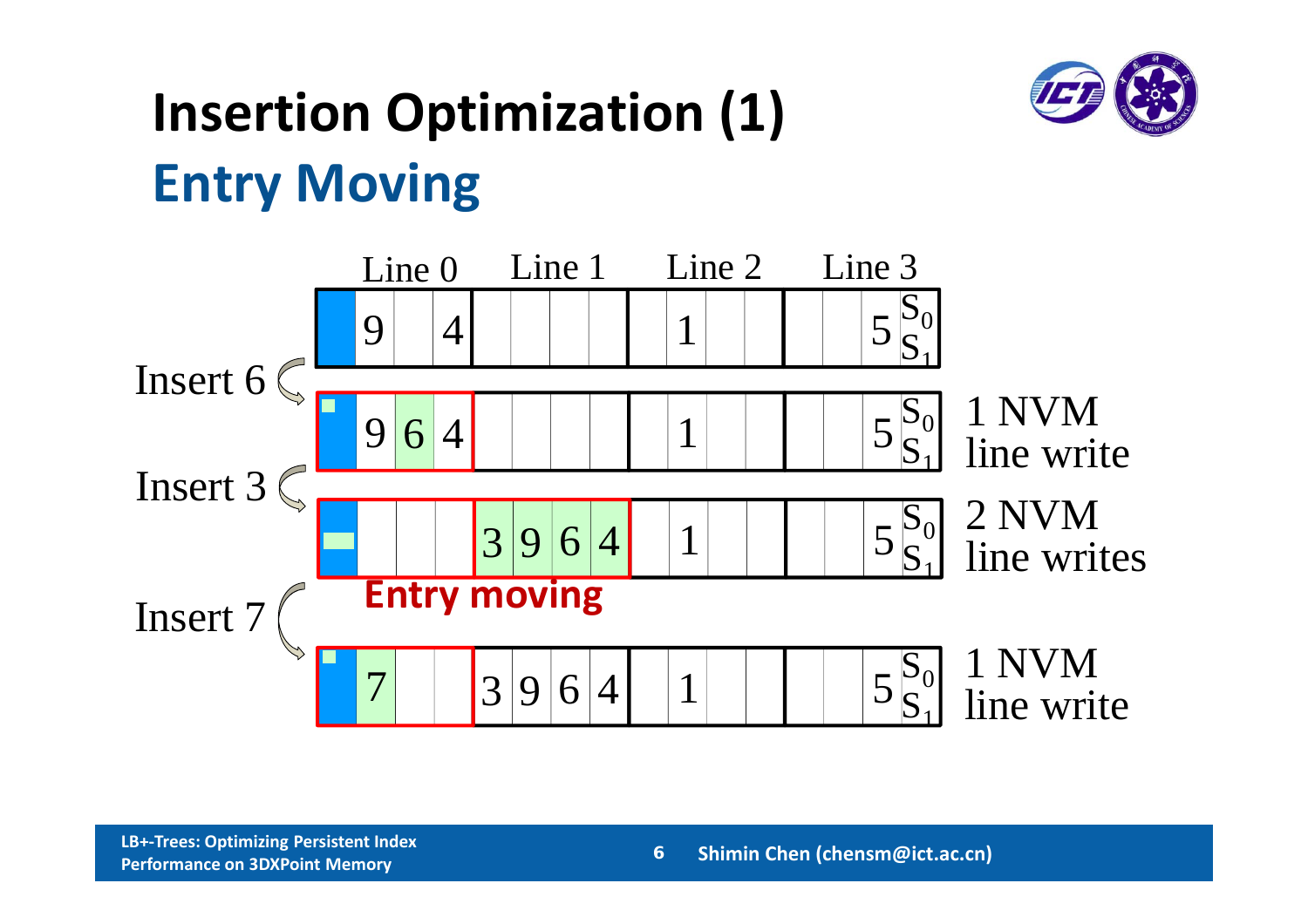

# **Insertion Optimization (2)**

## **Logless Node Split**



**LB+‐Trees: Optimizing Persistent Index Performance on**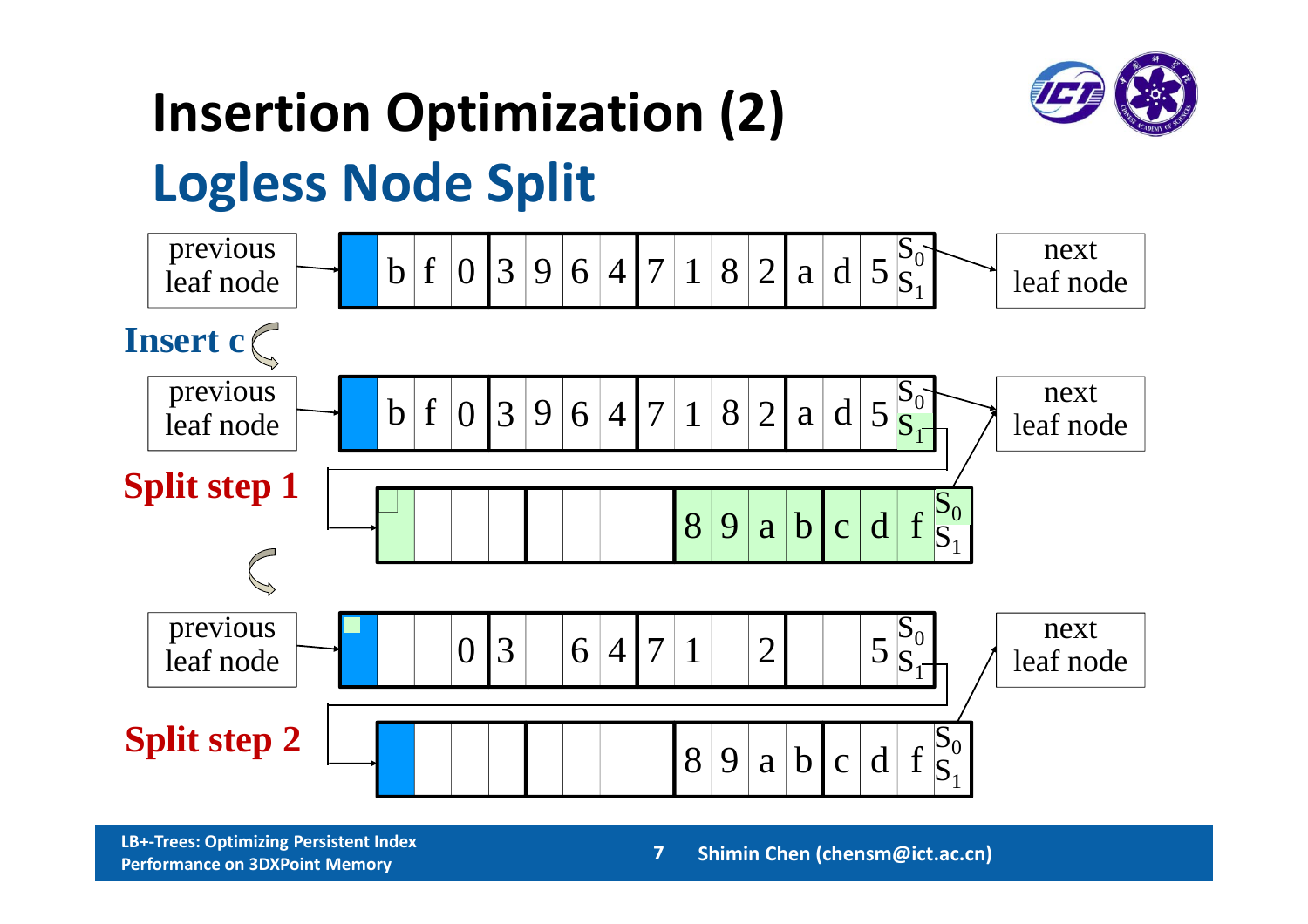# **Experiments**

#### • **Bulkloading**

- 70% or 100% full
- 2 billion (8B key, 8B ptr) entries
- □ Over 1/8 NVM capacity

#### • **Test**

- □ Random insertions
- □ Dense insertions

#### Machine Configuration **CPU** Intel Cascade Lake-SP, Dual-socket. 28 cores at 2.5 GHz (Turbo Boost at 3.8GHZ)  $L1$  Cache 32 KB iCache & 32 KB dCache (per-core) L<sub>2</sub> Cache 1 MB (per-core)  $I.3$  Cache 39 MB (shared) 394 GB **Total DRAM** Intel Optane DC 2666 MHz QS (000006A) **NVMM** Spec **Total NVMM**  $512$  GB  $[2$  (socket) x 2 (channel) x 128 GB

Avg. 15W, Peak 20W

Firmware 01.01.00.5253, App direct mode

4.9.135

**Disabled** 

CPUFreg Governor Performance

#### • **1.12‐2.92x improvements over existing NVM optimized trees**



**Linux Kernel** 

**NVDIMM** 

Power Budget

Hyper-Threading

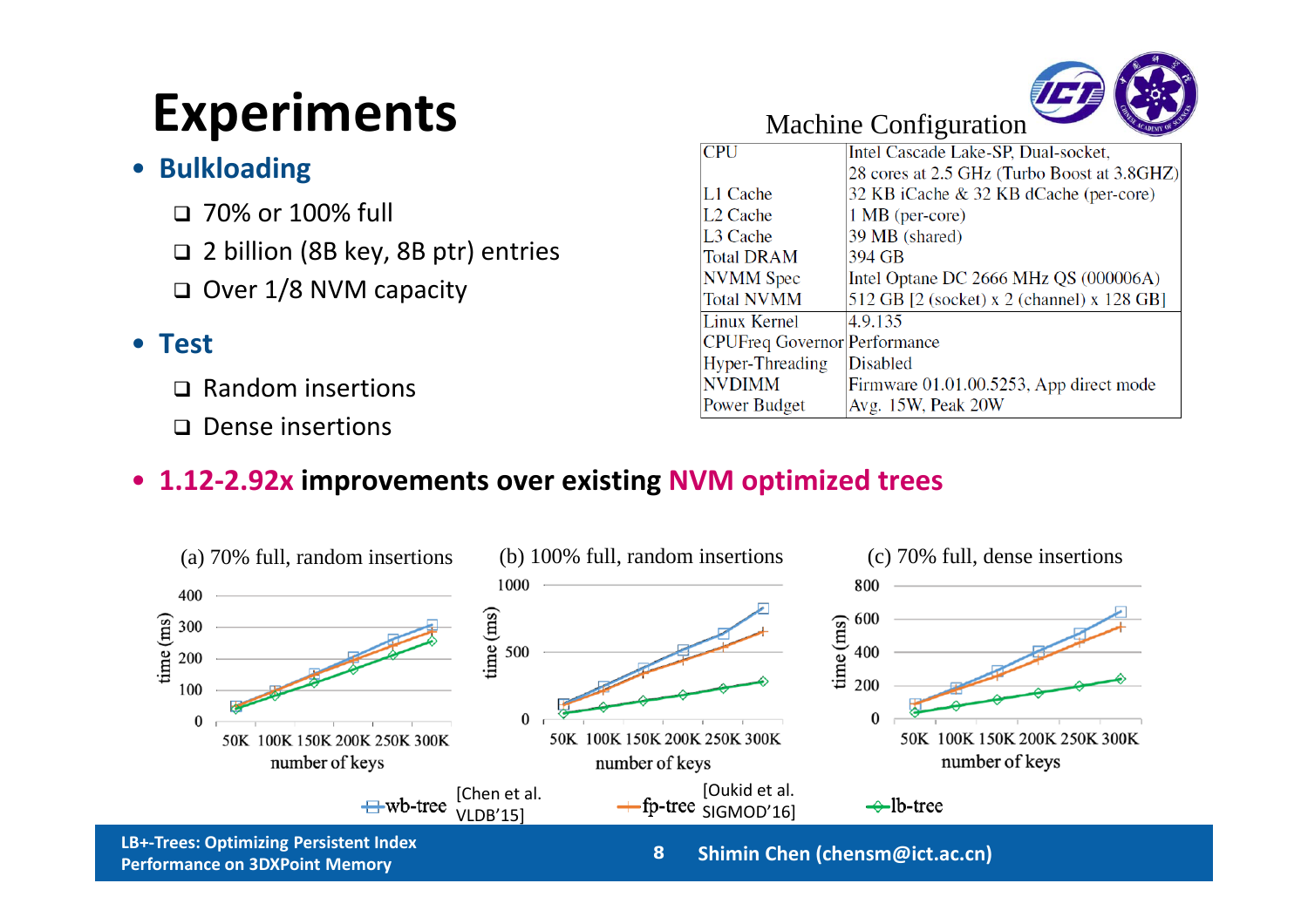# **Alibaba X‐Engine Performance**





#### • **LB+‐Tree significantly better than skiplist**

 $\Box$   $1.25{-}1.83$ x improvements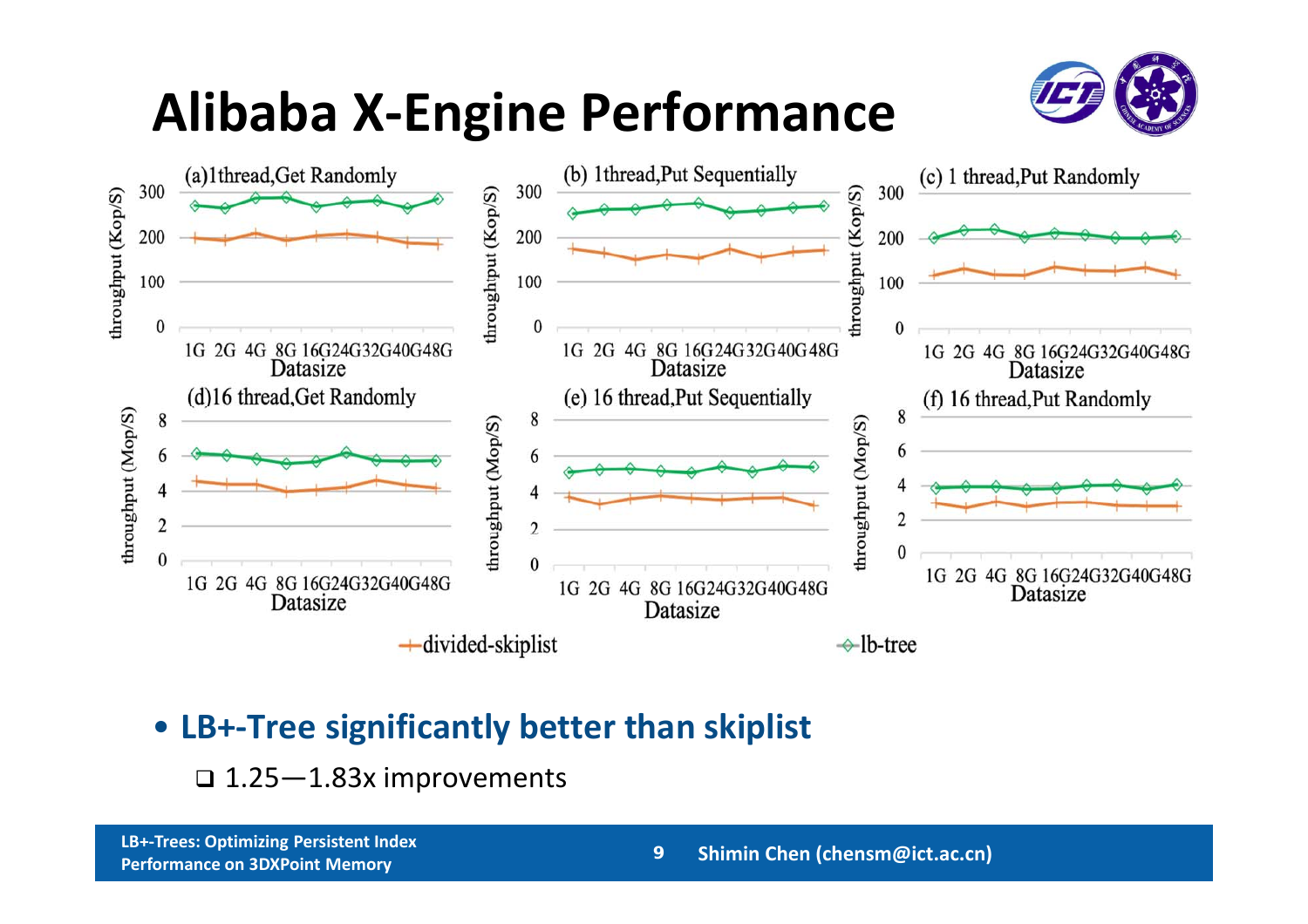# **More Details in the Paper**



- **LB+‐Tree with multi‐256B nodes**
- **Search, insert, delete algorithms**
- **Theoretical proof for entry moving benefit**
- **Extensive performance results**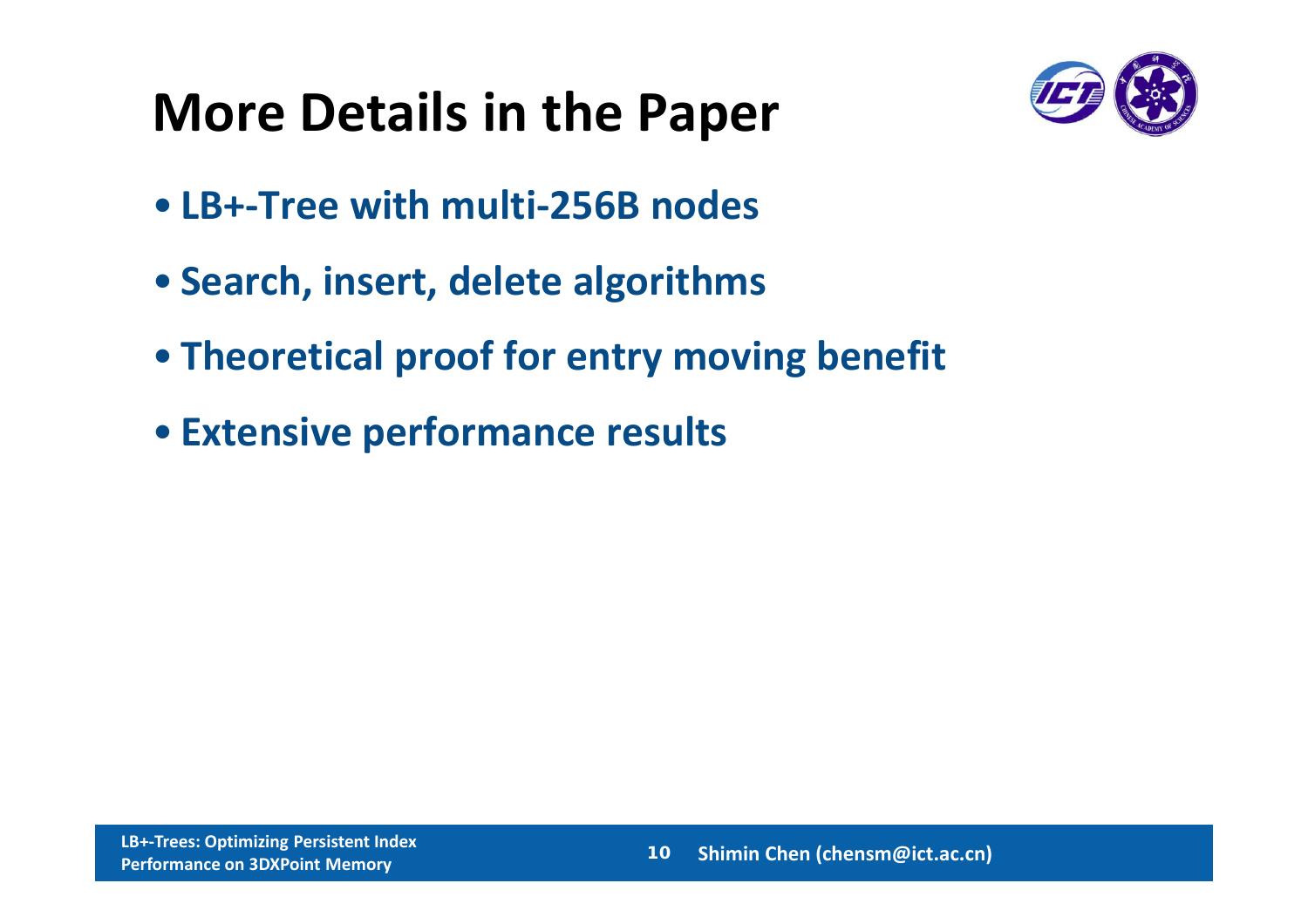# **Conclusion**



•**NVM is here!**

#### •**NVM has different characteristics from DRAM**

 Much larger capacity (up to 6TB for <sup>a</sup> dual‐socket server) 2‐3x slower than DRAM **□ Large persist cost** 

#### • **LB+‐Tree: <sup>a</sup> promising solution**

 Similar read performance Much better write performance

**https://github.com/schencoding/lbtree**